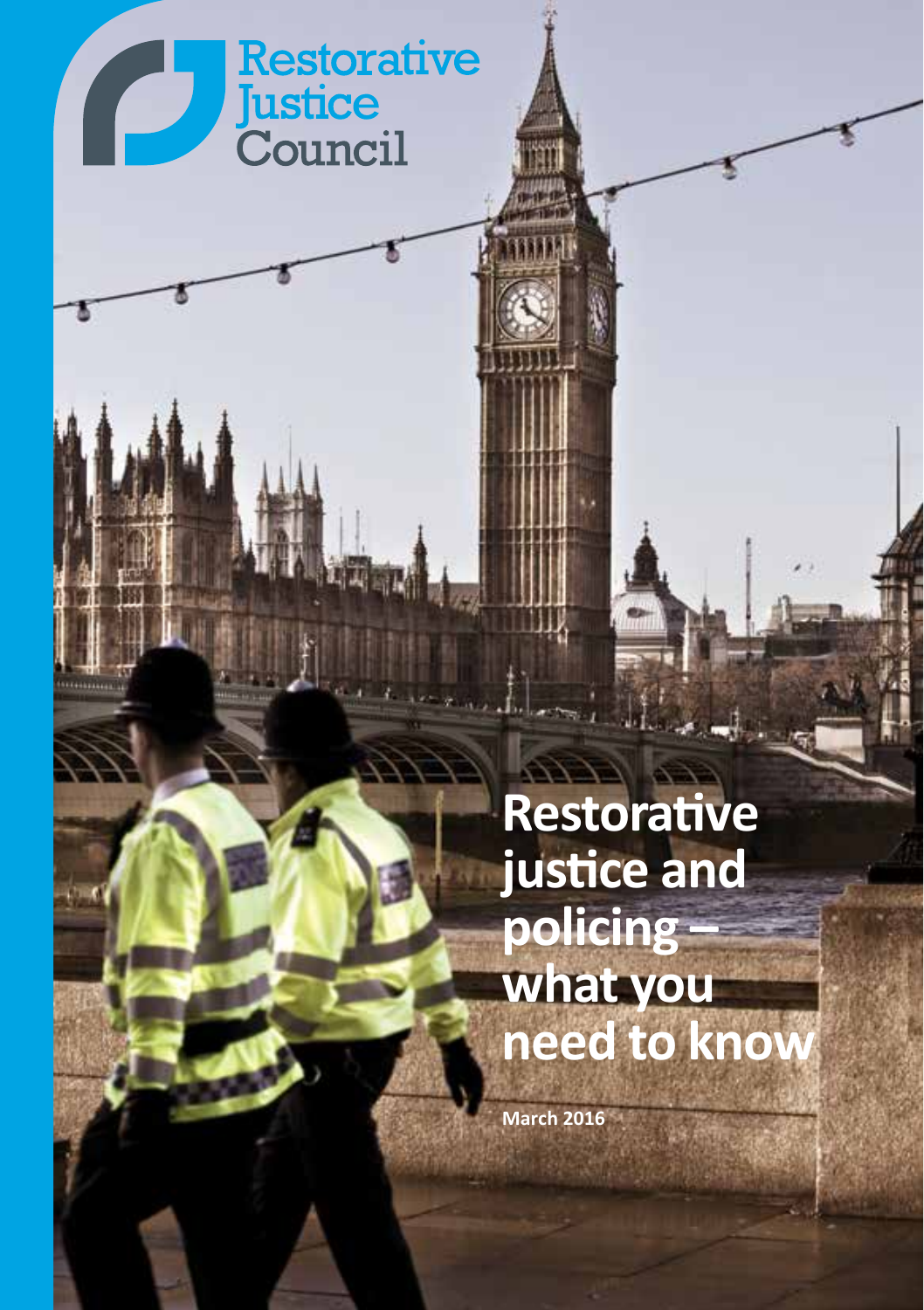# **Introduction**

Restorative justice supports offender rehabilitation and puts victims at the centre of the criminal justice process. Robust evidence demonstrates that it works, and every police force in the UK plays a crucial role in ensuring its widespread availability.

With the emergence of new restorative justice services across the country, the police play a key role in its delivery and in the provision of victims' information to other agencies. This booklet has been developed to allow every force to understand their role in the process and to recognise what quality restorative justice looks like in a police force.

To ensure that restorative justice is used appropriately and safely, the full commitment and support of senior leaders in the force is essential. Senior staff need to endorse the process and communicate their expectations for restorative justice among officers and staff. They also need to make sure that the values and principles of restorative justice are understood

and upheld and that policies and procedures are in place to ensure that the process is safe, effective and responsive to the needs of those taking part.



This booklet highlights some of the key considerations for police forces when implementing restorative justice. It is intended to be used as a checklist against which senior officers can measure current provision in order to determine how effectively restorative justice is being delivered within their service.

Further information on restorative justice [can be found at www.restorativejustice](http://www.restorativejustice.org.uk/policeinfopack). org.uk/policeinfopack

#### **Jon Collins Chief Executive Officer Restorative Justice Council**

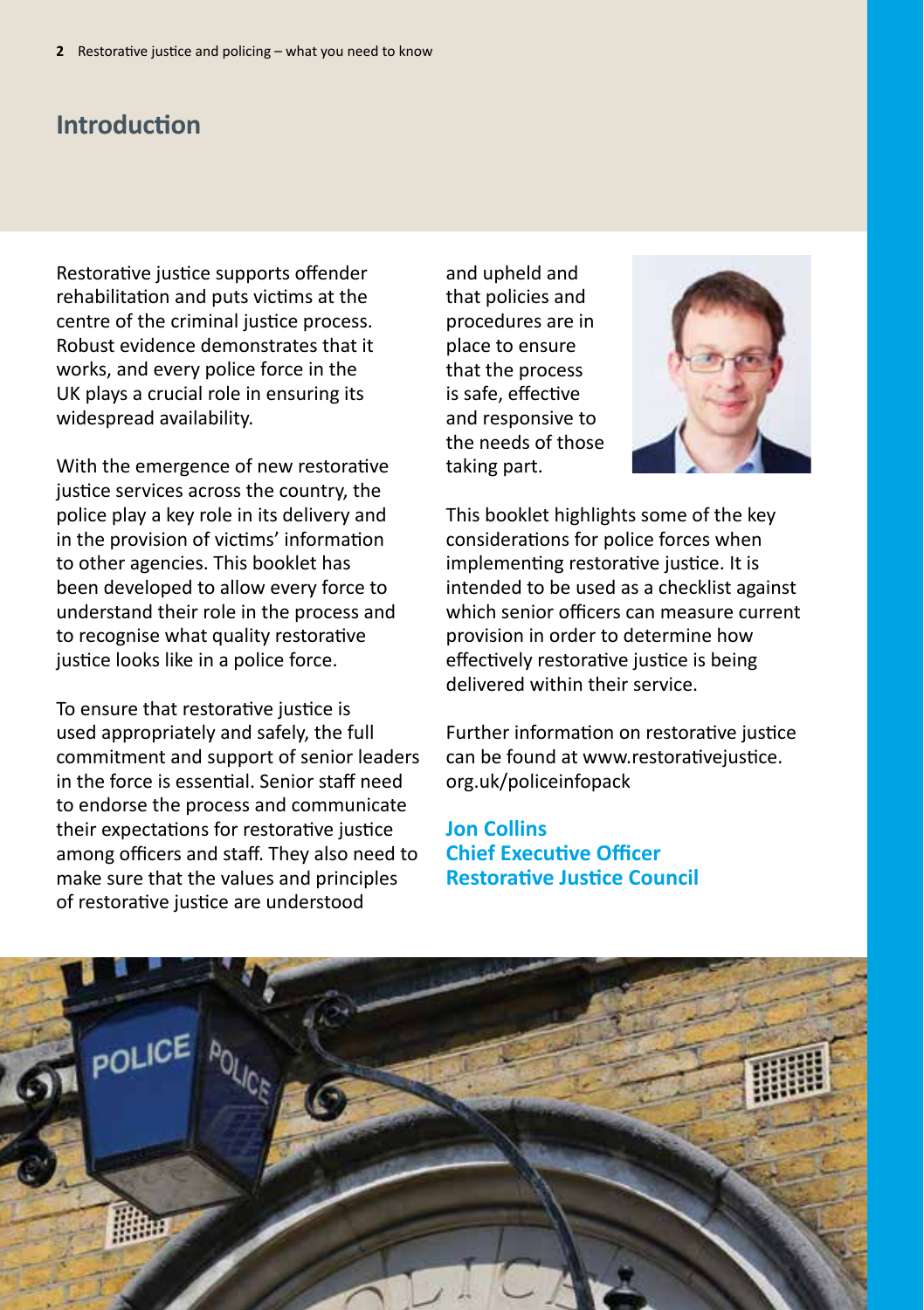#### **Agreeing a definition – what is restorative justice?**

#### Restorative justice gives victims the chance to meet or communicate with their offenders to explain the real impact of the crime and find a positive way forward. It can be used whether the offender is an adult or a young person. Restorative justice needs to be entered into voluntarily – it can only take place if both the offender and victim are willing.

The process can take the form of a face to face meeting between the victim and offender or via letters, audio recordings, video or by communication through a facilitator. The process must include twoway communication (directly or indirectly) between the victim and offender – a letter of apology does not in itself necessarily constitute restorative justice. Restorative justice often leads to an outcome agreement where the parties agree certain actions the offender can undertake to repair the harm they have caused.

The preparatory stage of restorative justice is key. A skilled facilitator risk assesses each individual to determine their suitability and, in more serious cases, this can take time. If deemed inappropriate or unsafe for either party, then the restorative justice process will not take place.

#### Restorative justice helps offenders take responsibility for their crime, express remorse and make amends. It holds offenders to account, providing them with an opportunity to learn from their actions and reintegrate into the society they have harmed. It also empowers victims and communities by giving them a voice and a chance to explain the real impact of the crime.

The evidence for restorative justice is strong. A government-funded £7 million, seven-year research programme into restorative justice demonstrated it reduces the frequency of reoffending by 14%. Eighty % of offenders who take part in restorative justice think it will lessen their likelihood of reoffending.

The research also confirmed that more than half of victims who take part in restorative justice conferences think their offenders have received the right sentence, and 85% of victims are satisfied with the process.

# **The evidence – why does restorative justice work?**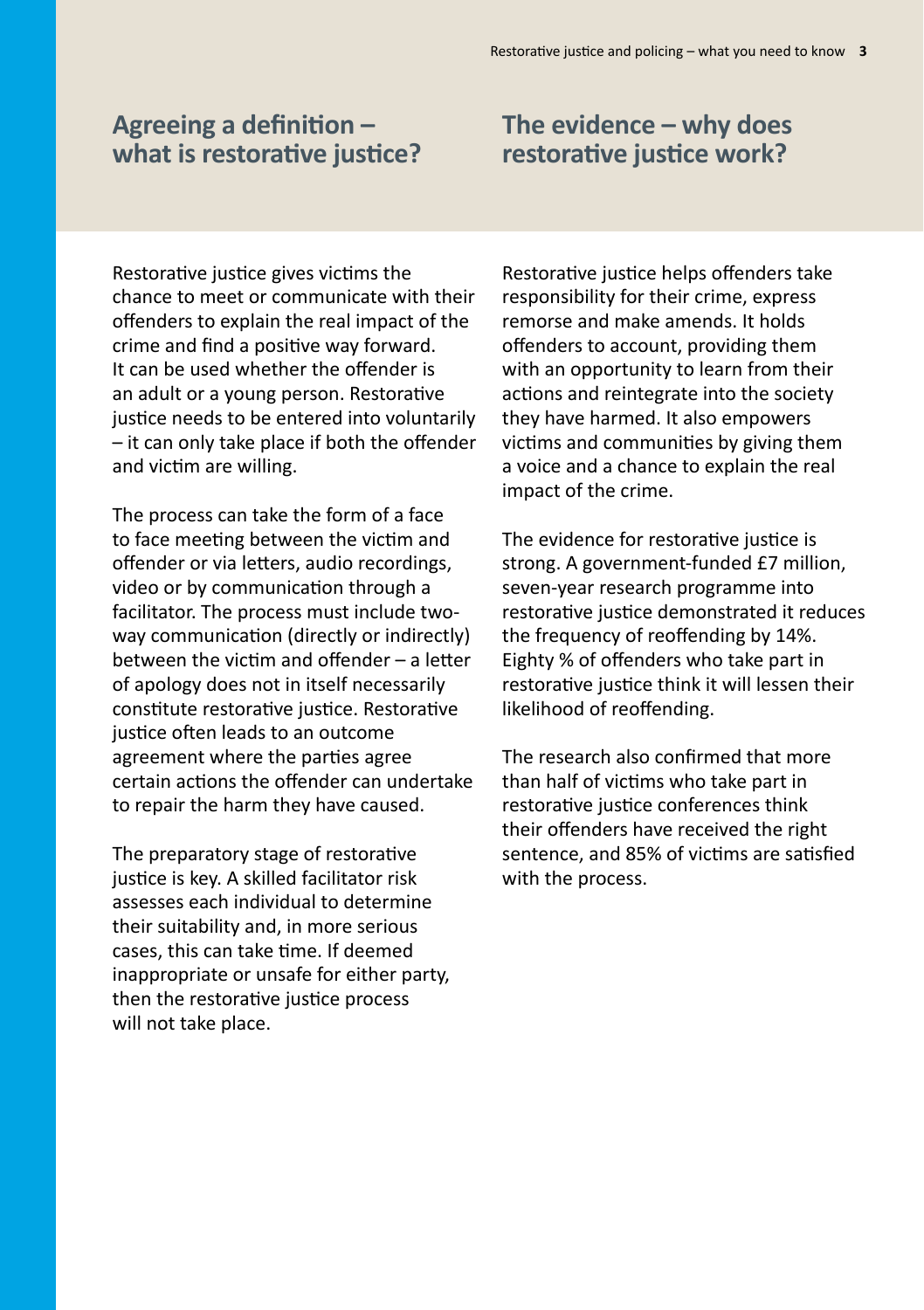# **What is the role of the police in restorative justice?**

The police play an important role in restorative justice both in terms of delivery and the provision of information on victims.

For low-level crimes, the police can make restorative justice available as part of an out of court disposal – either as part of a community resolution or conditional caution. Officers equipped with Level 1 training are able to directly deliver restorative justice for these crimes or refer a case to a local restorative justice service for delivery. If the case is beyond the scope of the police officer's expertise, they must refer the case to a local restorative justice service.

For cases that are too serious to be dealt with through an out of court disposal, the police can still play an important role in ensuring that restorative justice can take place, delivered by another criminal justice agency or restorative justice provider. This could be at the pre-sentence stage in the court process, in which case the police may need to provide relevant information to support the safe provision of restorative justice, as part of a community sentence or alongside a prison sentence.

The newly updated Victims' Code entitles victims of adult offenders to receive information on restorative justice. including on how they could take part, and entitles victims of young offenders to be offered the chance to participate in restorative justice where available and appropriate. The police should make sure that the victim is given information on restorative justice at the first point of contact. The Victims' Code also states that the police must provide restorative justice service providers with victim contact details unless the victim opts out.

Effective partnership working and formal arrangements for sharing information with other criminal justice agencies and organisations are therefore essential. Police and Crime Commissioners, Community Rehabilitation Companies, the National Probation Service, Victim Support and voluntary services all have a role to play in the restorative justice process and the police must work with them to enable this to happen.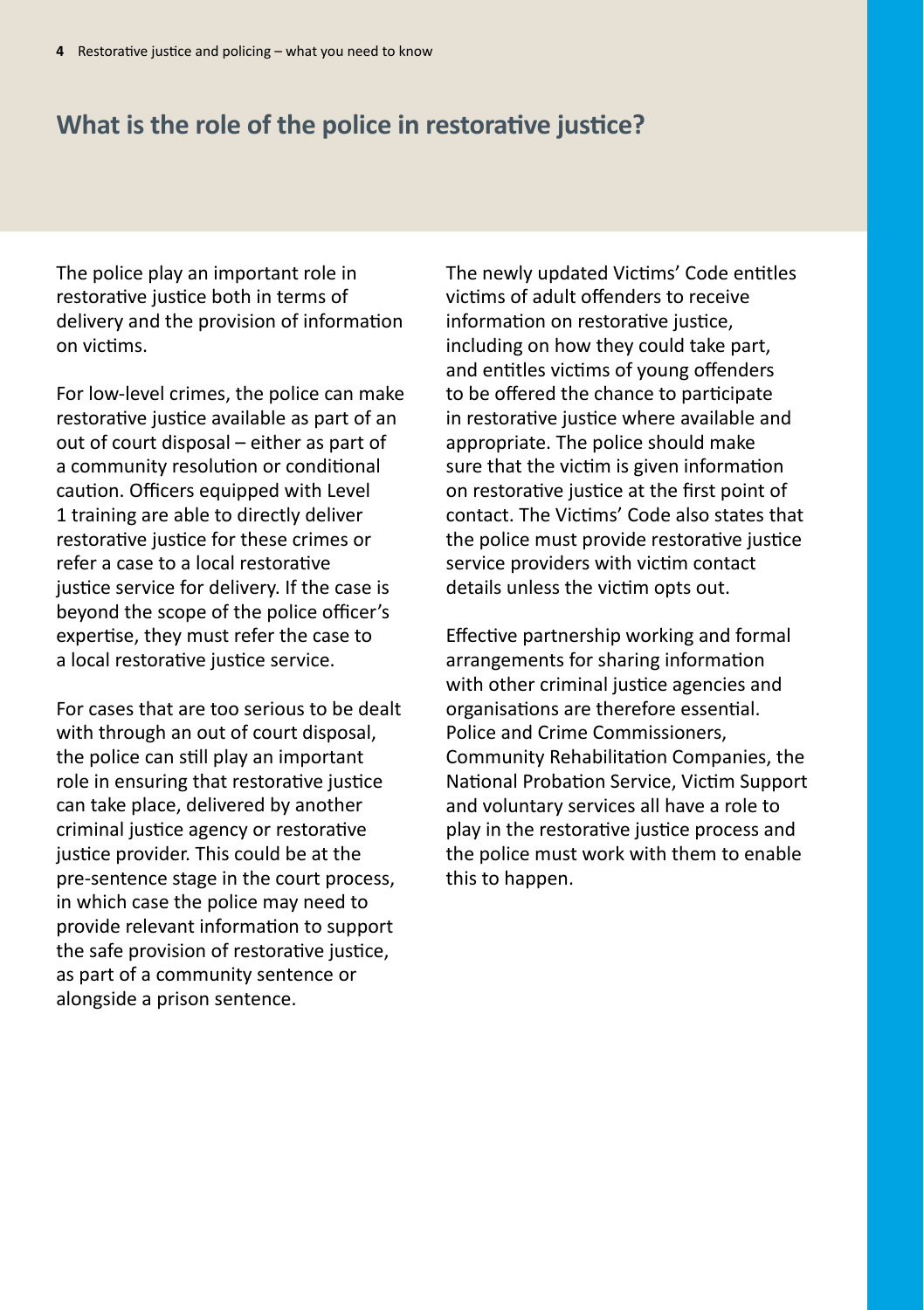#### **Community resolution and restorative justice – understanding the distinction**

Community resolutions and restorative justice are distinct and separate.

Restorative justice is not a disposal – it is a process which can be used at any stage of the criminal justice system for any level of crime. It can sit alongside or as part of an appropriate sentence or out of court disposal. Community resolutions, on the other hand, are an out of court disposal the police can use to deal with antisocial behaviour and low-level crime. They are an informal disposal and can be used with or without restorative justice.

It is extremely important for the police to recognise this distinction. If an officer goes to a scene, conducts an assessment and speaks to the victim about what they would like to happen next, that is a community resolution not restorative justice. It is only considered restorative justice when it has involved communication, whether direct or indirect, between the victim and offender about repairing the harm caused by the crime.

Community remedy is a requirement of the Antisocial Behaviour, Crime and Policing Act 2014. It is a menu of options available to allow victims a choice in deciding how their offender is dealt with if the disposal is either a community resolution or conditional caution. Restorative justice can be one option on the community remedy menu. Where it is an option, the benefits of restorative justice need to be explained to victims so that they can make informed decisions.



#### **Community remedy and restorative justice**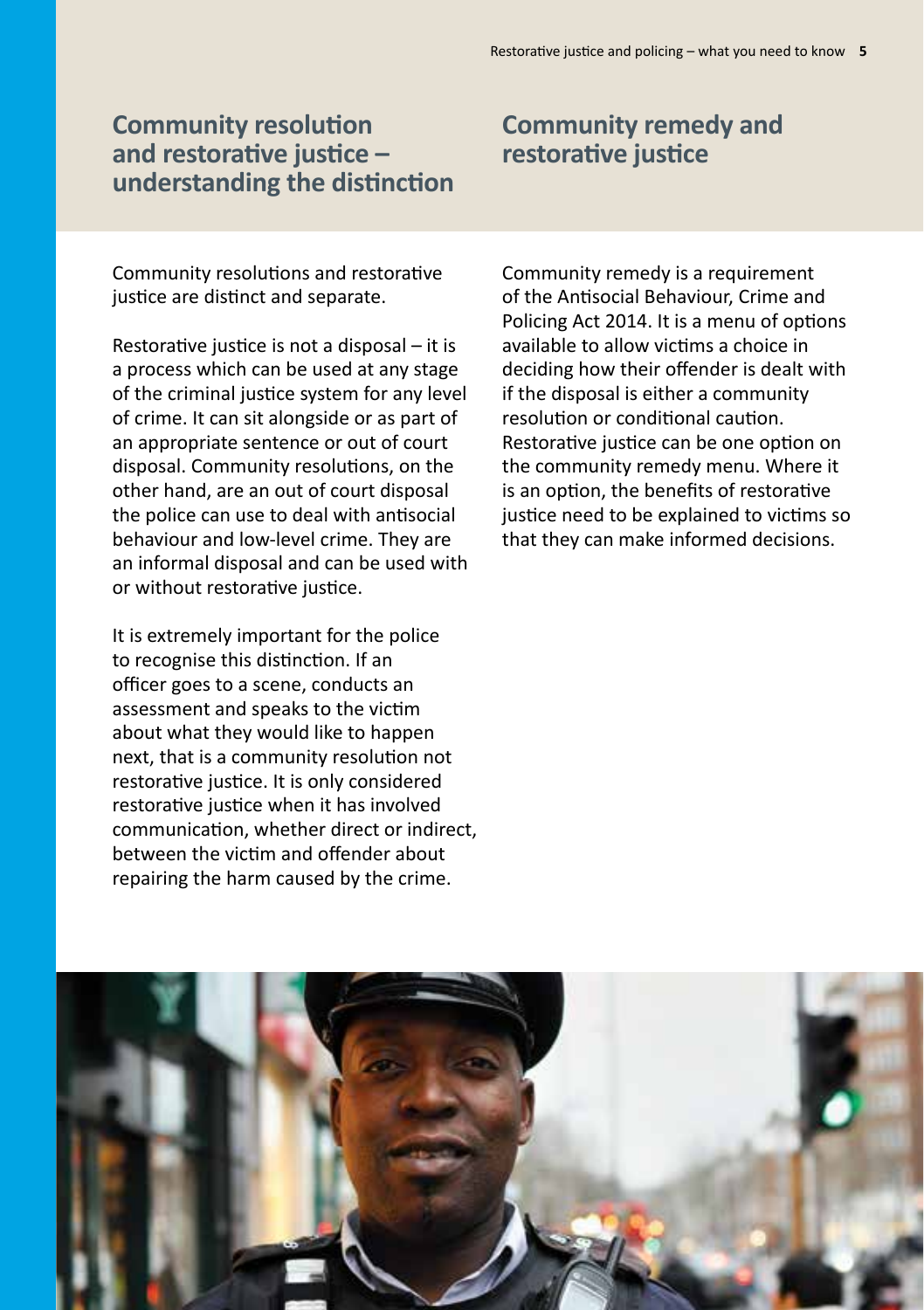# **How can the police support quality restorative justice?**

Quality in restorative justice delivery is essential to provide the best possible chances of a successful outcome, to safeguard the wellbeing of participants and to build public confidence.

Any officer who is expected to carry out restorative justice needs to be appropriately trained at the relevant level.

#### **'Street' restorative justice – Level 1**

This is the most basic level of restorative justice training. It will equip officers to use restorative techniques to deal with lowlevel crime and antisocial behaviour and may be used with out of court disposals.

The Restorative Justice Council (RJC) recommends that this training should involve a minimum of five to eight hours of training and include the following areas:

- an introduction to the concepts and philosophy of restorative practice, including the RJC principles of restorative practice
- using informal restorative processes to resolve minor conflicts



#### **Restorative justice conferencing – Level 2**

Level 2 training teaches the necessary skills for using restorative justice where a more formal and structured approach may be necessary. This could involve more serious crime types or cases with larger number of victims or offenders. The RJC recommends that Level 2 should involve a minimum of 20 hours' training.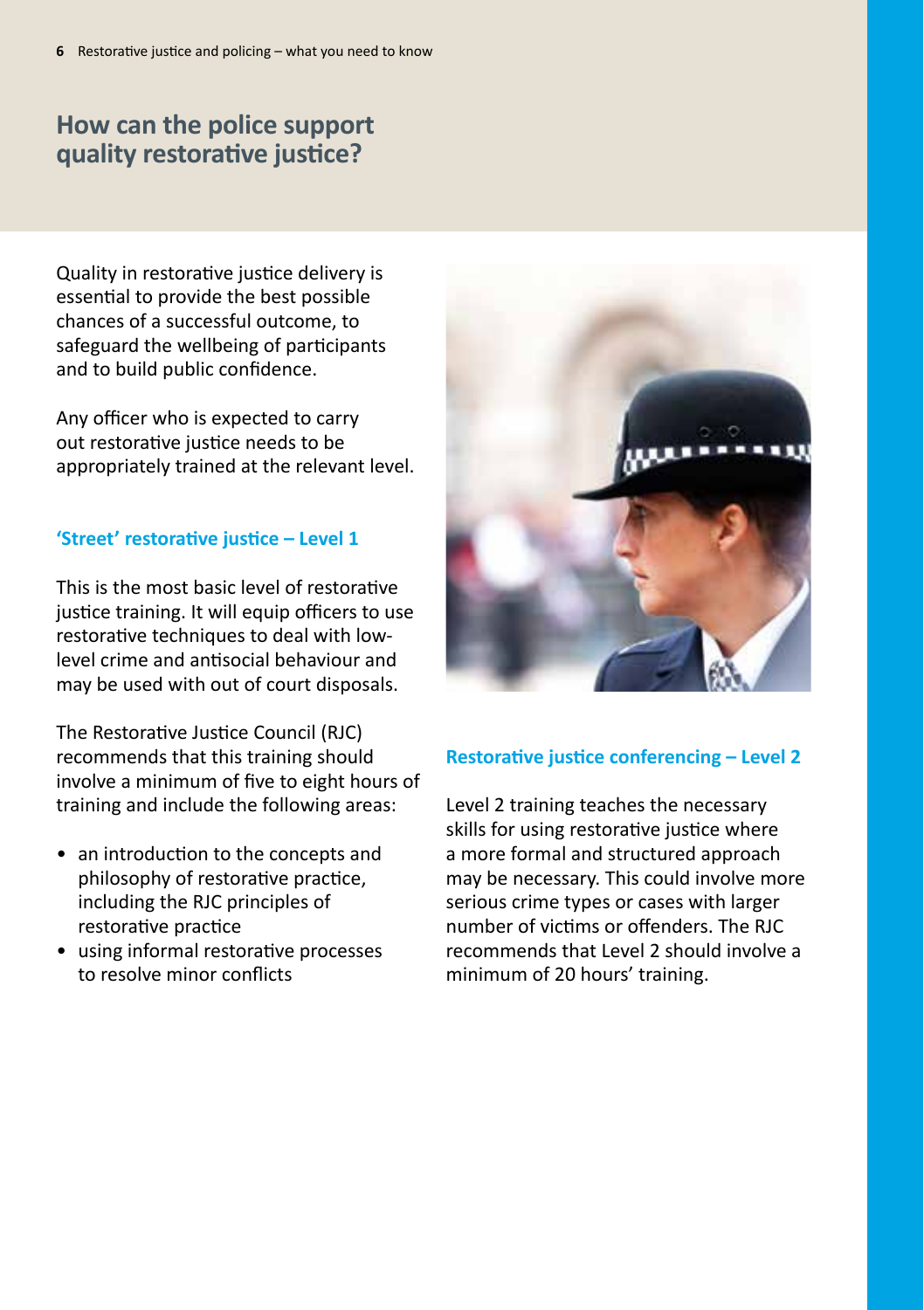#### **Sensitive and complex cases**

Sensitive and complex cases are those involving actual (or threats of) serious or sexual violence, vulnerable participants, domestic abuse, risk of continuing harm (or intention to cause further harm), harm caused over a long period (over three years), more than three perpetrators or victims or multiple agencies. These cases should only be undertaken by practitioners with appropriate training and experience, and as such, may necessitate working with external partners.

Training should come from providers listed on the RJC's Trainers Register, who have agreed to adhere to the RJC Code of Practice for Trainers. Visit www.restorativejustice.org.uk/ [trainers-register for more information.](http://www.restorativejustice.org.uk/trainers-register)

# **Demonstrating quality**

The RJC has developed accreditation mechanisms to enable organisations and individuals to demonstrate that they meet our standards. Find out more about the Restorative Service Quality Mark and practitioner accreditation [at www.restorativejustice.org.uk/](http://www.restorativejustice.org.uk/standards-and-quality) standards-and-quality.